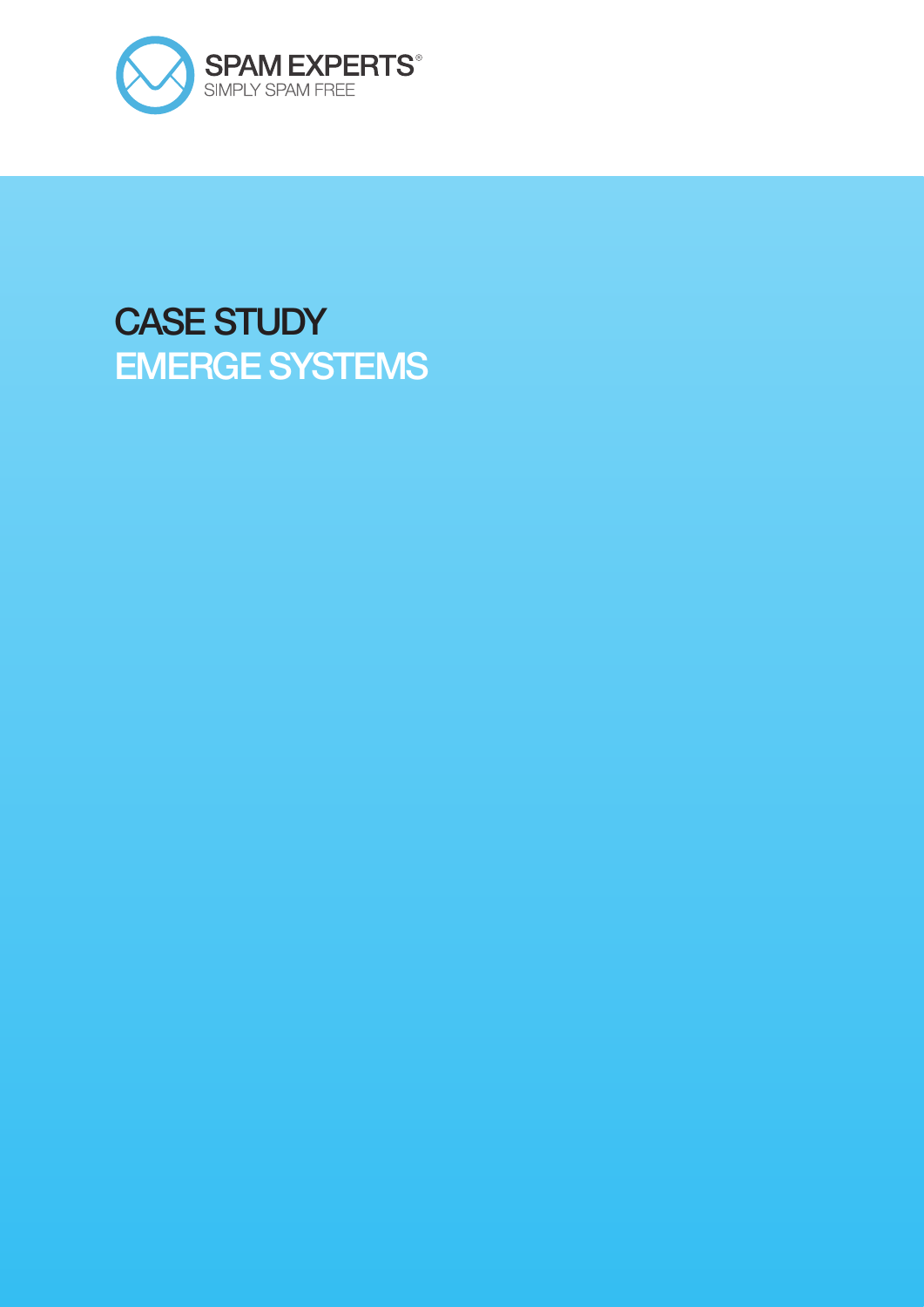## EMAIL SECURITY IN THE CLOUD OR ON-PREMISES INCOMING » OUTGOING » ARCHIVING

## Hosted Cloud » SaaS Managed Email Security » Incoming & Outgoing Filtering » 5-tier Control » API » Clusterable » Synchronized » Scalable

Spam filtering has undoubtedly become extremely important for web hosting providers and not only. While Incoming Filtering is almost a common necessity, Outgoing Email Filtering is equally valuable to maintain a company's good reputation. Not being able to send outbound email, dealing with related user support, and spending effort on getting de-listed are too time-consuming and expensive to be dealt with in-house.

### Quick Read

Emerge Systems was founded in 1999 and it is a leading Cloud Solutions provider in South East Asia. The company is currently providing solutions for 38,000 SMEs, large corporations and government agencies around the world. Emerge Systems has offices in Penang, Bangkok and Manila, with plans of soon expanding into both Indonesia and Singapore. The web host aims to be among the top three preferred vendors for web and mobile solutions for enterprises in Asia.

For more information, please visit their [website.](http://www.emerge.com.my/)

Although Emerge Systems had become overwhelmed with the amount of daily inbound spam, most problems were experienced with outbound spam and blocked IPs. Before coming across SpamExperts, the team implemented an in-house solution, but they realized soon enough that they needed a more professional system to help with their problems. After researching the matter online and on various forums, they discovered SpamExperts.



## Challenges Customer profile

| Company                       | <b>Emerge Systems</b>                           |
|-------------------------------|-------------------------------------------------|
| Location                      | Malaysia                                        |
| Industry                      | Web hosting                                     |
| Number of<br>filtered domains | 250 domains Incoming<br>10,000 domains Outgoing |
| <b>Products in Use</b>        | Hosted Cloud, Incoming & Outgoing<br>Filtering  |
| Website                       | http://www.emerge.com.my/                       |
|                               |                                                 |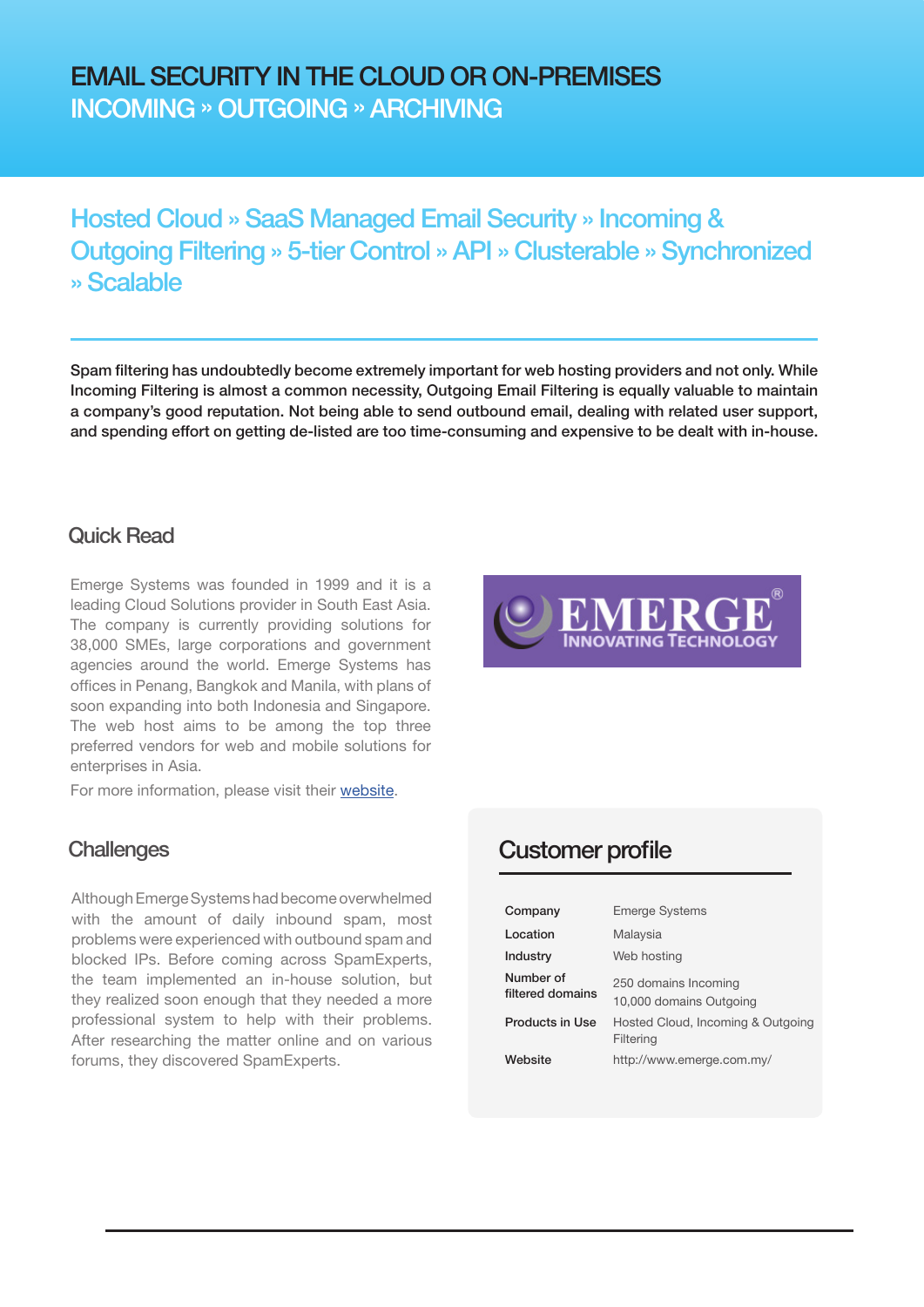services and we are extremely satisfied with the<br>product," explained Leonard Huang Marketing "In the past, our greatest challenge was that outgoing emails were constantly blacklisted and the messages never made it to their recipient. Although we had developed and used an in-house solution, it took up too many of our resources and wasn't as effective as desired. We decided to make the switch to SpamExperts for both its Incoming and Outgoing services and we are extremely satisfied with the Executive at Emerge Systems.

#### Implementation

Emerge Systems currently has a license for the Incoming and Outgoing filter packages. As Huang further clarified, "sending and receiving emails proved challenging, as emails were not received or sent out to clients. The solution we have implemented has proved vital to solving that issue." The company initially started with only 100 domains, but, as they began to learn and adapt to the new system, they upgraded their license and currently cover 10,000 domains. By upgrading the number of domains for outgoing filtering, they better protect their customers from sending out spam, which would negatively affect their IP reputation and cause further issues with other providers rejecting their emails.

#### **Benefits**

After using the filters during the first week, the team discovered that 9 out of 10 outbound made it to destination. The one email which was not delivered was rejected due to to an invalid email address. Furthermore, the amount of inbound spam has declined dramatically after only one week of usage. Besides drastically lowering the amount of inbound spam received, the Incoming Filter has saved the company both time and money. As fewer resources are lost, the team can focus on bringing more valueadded services to their end-customers. Moreover, the Outgoing Filter reduced the blacklisting of internal servers; instead of dealing with de-listings, the compromised accounts are now automatically locked and can be easily cleaned up. When it comes to tech support, Huang added that "even though we are located in a different time zone, we still receive on-time responses from the Support team. We are extremely happy with our purchase and results."

#### **Target Reached**

"SpamExperts has provided us a hassle-free service with excellent support. We were very impressed with the accurate detection of incoming spam. but also pleased that it has effectively solved our outbound email issue. Furthermore, we have also found the filters to be informative, as they provide us information on recently blocked spam emails and update the filters for future emails. We are also satisfied with the security it provides, as incoming mail isn't always blocked but put into quarantine for our approval. Overall, we have had nothing but good experiences with it thus far," concluded Huang.

### Next steps

Contact us to discuss your email security needs! sales@spamexperts.com

Take a Free Trial to convince yourself of the quality! <http://trial.spamexperts.com>

Check our solutions for Webhosts, ISPs & Telcos, Distributors and Resellers!

https://www.spamexperts.com